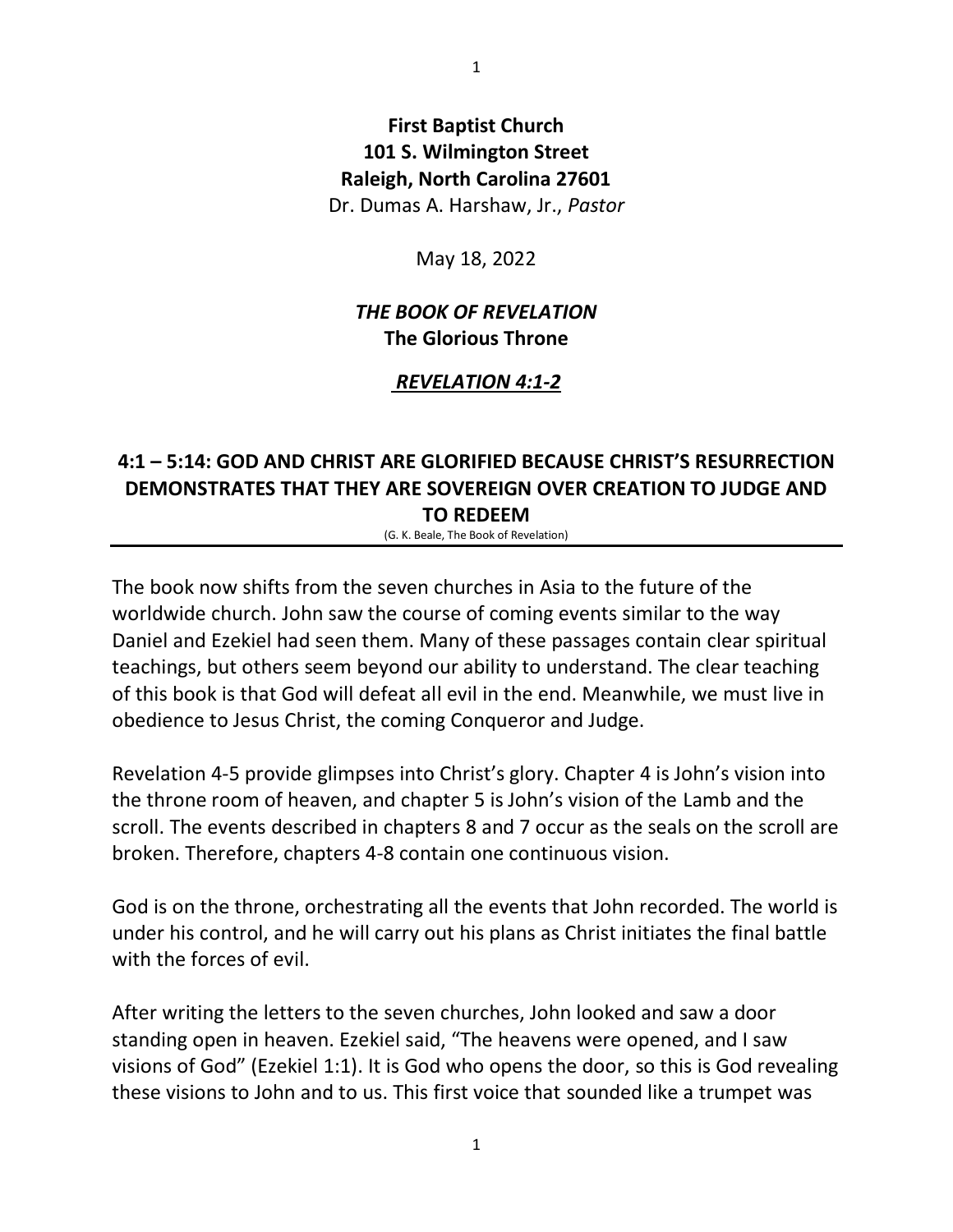the voice of Christ (see 1:10-11). The voice spoke again and told John to "come up here." From there, Christ would show John what must take place after this – that is, after the time of the letters to the churches in chapters 2 and 3. These would be visions of the end of the world and the beginning of Christ's kingdom.

Some who subscribe to the pre- Tribulation theory see a veiled reference to the rapture of the church in the words of Christ to "come up." But the text indicates that John alone was commanded to be transported in the Spirit to heaven. The Rapture is not mentioned specifically in the book of Revelation. For more on the Rapture, see 1 Thessalonians 4:13-17.

Four times in the book of Revelation, John wrote that he was in the Spirit (1:10; 4:2; 17:3; 21:10). This expression means that the Holy Spirit was giving him a vision – showing him situations and events that he could not have seen with mere human eyesight. All true prophecy comes from God through the Holy Spirit (1:10; 2 Peter 1:20-21).

John saw a throne in heaven and someone sitting on it (compare with 1 Kings 22:19; Isaiah 6:1; Ezekiel 1:1). The throne of God is mentioned forty times in the book of Revelation. In Jewish mysticism God was pictured as ruling all of creation from a celestial throne, the throne symbolizes God's absolute authority, for the first-century readers, the most powerful throne in the world would have been Caesar's throne. Caesar sat on the most glorious throne in the world and had control of one-half of the gross national product of the Roman Empire. His glory and wealth, however, were nothing compared to God's. God's throne was as brilliant as gemstones, Jasper and carnelian were semiprecious stones. Caesar's pomp and splendor were nothing compared to the glow of an emerald that circled God's throne like a rainbow. The stones symbolize great wealth – God owns all the riches of the entire world. These gemstones were the most pure elements known at that time – and God transcends even these. John did not describe this person on the throne, other than to mention the brilliant light around him. God alone is sovereign; Caesar is not a god. Only God is God.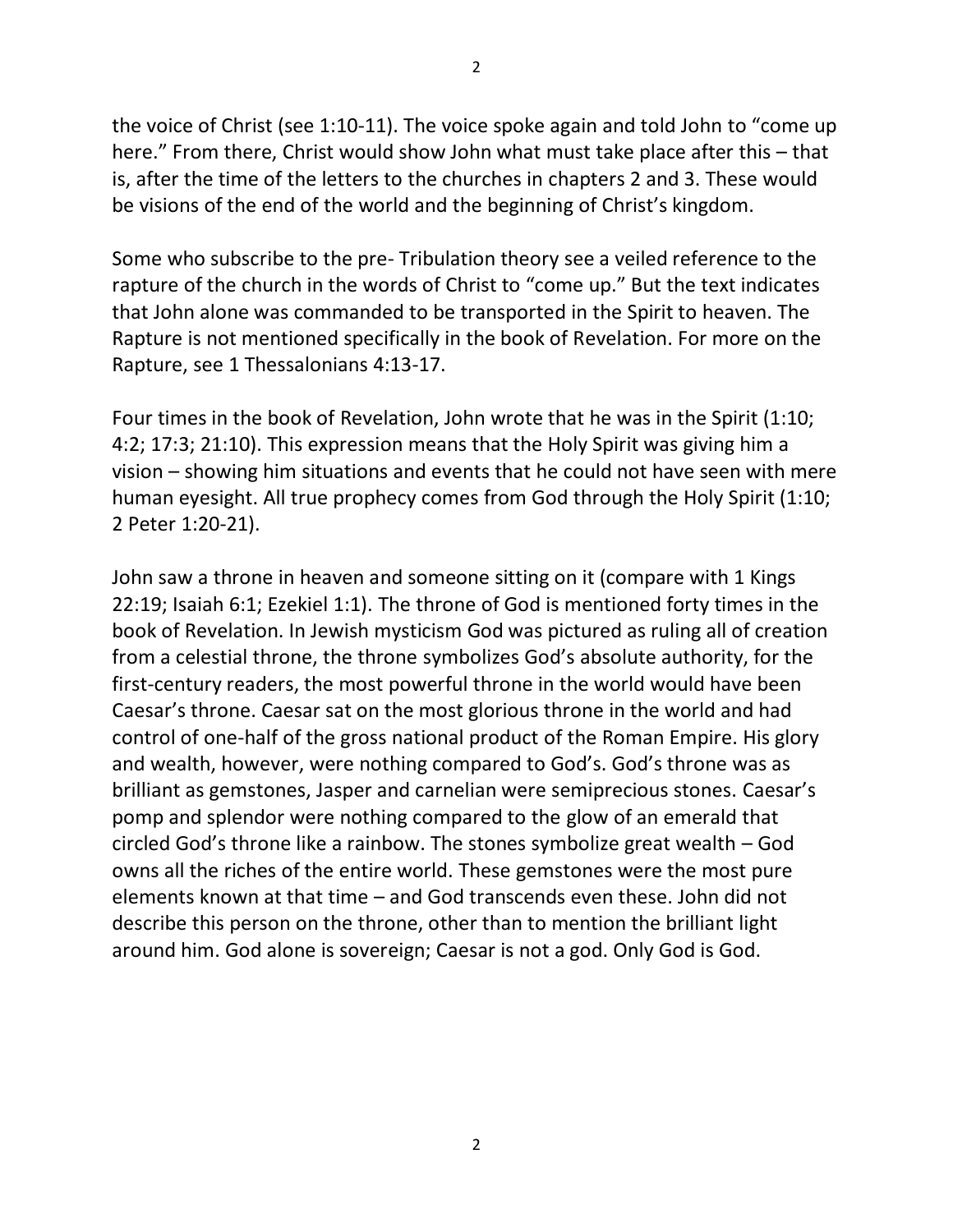#### *The Message of Revelation*

**God's Sovereignty (5:1-14; 11:15-18; 20:1-22:21)**

**Christ's Return (19:11-16; 20:4-6; 21:1-7; 22:6-21)**

**God's Faithful People (14:1-5; 20:4-6; 21:3-4)**

**Judgment (6:10-17; 11:15-19; 15:1- 16:21; 18:1- 20:15)**

**Hope (1:3, 7-8; 2:7, 11, 17, 26-29; 3:8-13, 20-22; 4:1-11; 7:9-17; 14:13; 19:1-10; 20:4-6; 21:1-22:7; 22:17-21)**

(Life Application Bible Commentary)

### **ADORATION IN THE COURT OF HEAVEN (4:1-5:14)**

The letter to the seven churches are now complete. For consolation and courage in the coming tribulation John is now swept up in the Spirit to the very door of heaven. There he beholds a vision of a sovereign God in full command of the course of human affairs as they move swiftly to their denouement. On the plane of history, the church appears unable to resist the might of hostile worldly powers, but the course of history is not determined by political power but by God enthroned and active. At his appointed time the scroll of destiny is to be handed to the Lamb, who himself will open the seals, bring history to a close, and usher in the eternal state. The great throne-room vision of chapters 4 and 5 serves to remind believers living in the shadow of impending persecution that an omnipotent and omniscient God is still in control. This vision, it should be emphasized, must be understood as in close relationship to the preceding letters to the churches, offering encouragement for their present and future struggle with the Empire, but also reminding them that they, too, are under his sovereignty.

*(The Book of Revelation***, Robert H. Mounce)**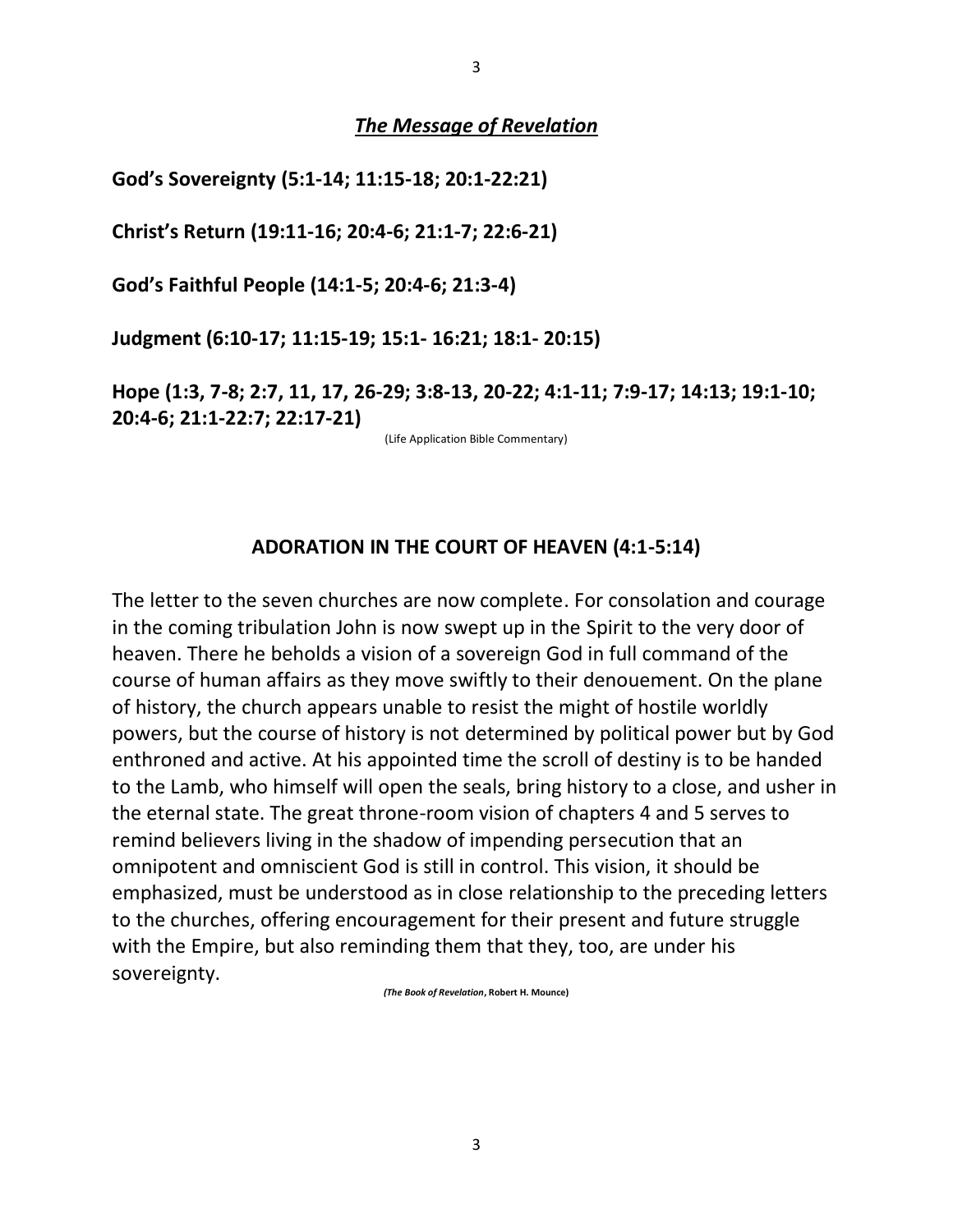**4:1:** After these things I looked, and behold, a door Μετὰ ταῦτα εἶδον, καὶ ἰδοὺ θύρα

having been opening in heaven, and the first voice ἠνεῳγμένη ἐν τῷ οὐρανῷ, καὶ ἡ φωνὴ ἡ πρώτη

which I heard like a trumpet speaking with me saying, ἣν ἤκουσα ὡς σάλπιγγος λαλούσης μετ᾽ ἐμοῦ λέγων·

"Come up here, and I will show you what things must happen after these things." ἀνάβα ὧδε, καὶ δείξω σοι ἃ δεῖ γενέσθαι μετὰ ταῦτα.

> **4:2:** Immediately I came to be in the Spirit Εὐθέως ἐγενόμην ἐν πνεύματι,

and behold, a throne was set in heaven and upon the throne one sitting, καὶ ἰδοὺ θρόνος ἔκειτο ἐν τῷ οὐρανῷ, καὶ ἐπὶ τὸν θρόνον καθήμενος,

**++++**

*"Lectio Divina"* **Divine Reading**

**Study the verses, Revelation 4:4-2, in quietness, reflect and ask the Holy Spirit to guide you as you take inventory of your own faith walk.**

- **1. Read the entire passage and note words, sentences, and phrasesthat speak directly to your heart.**
- **2. Meditate on the verses and your own life journey. Imagine yourself going through the open door leading you to the throne room of Almighty God.**
- **3. What do you see? What do you hear? How does this make you feel? How can such a vision change the way you live your life moving forward?**
- **4. Contemplate worshipping in the presence of God. What message would you share to the world, the nation, the church, your family?**
- **5. For what should we be praying?**

Resources for this study:

*Life Application Bible Commentary Revelation,* Grant R. Osborne *Reading Revelation,* C. Marvin Pate *Revelation,* N.T. Wright